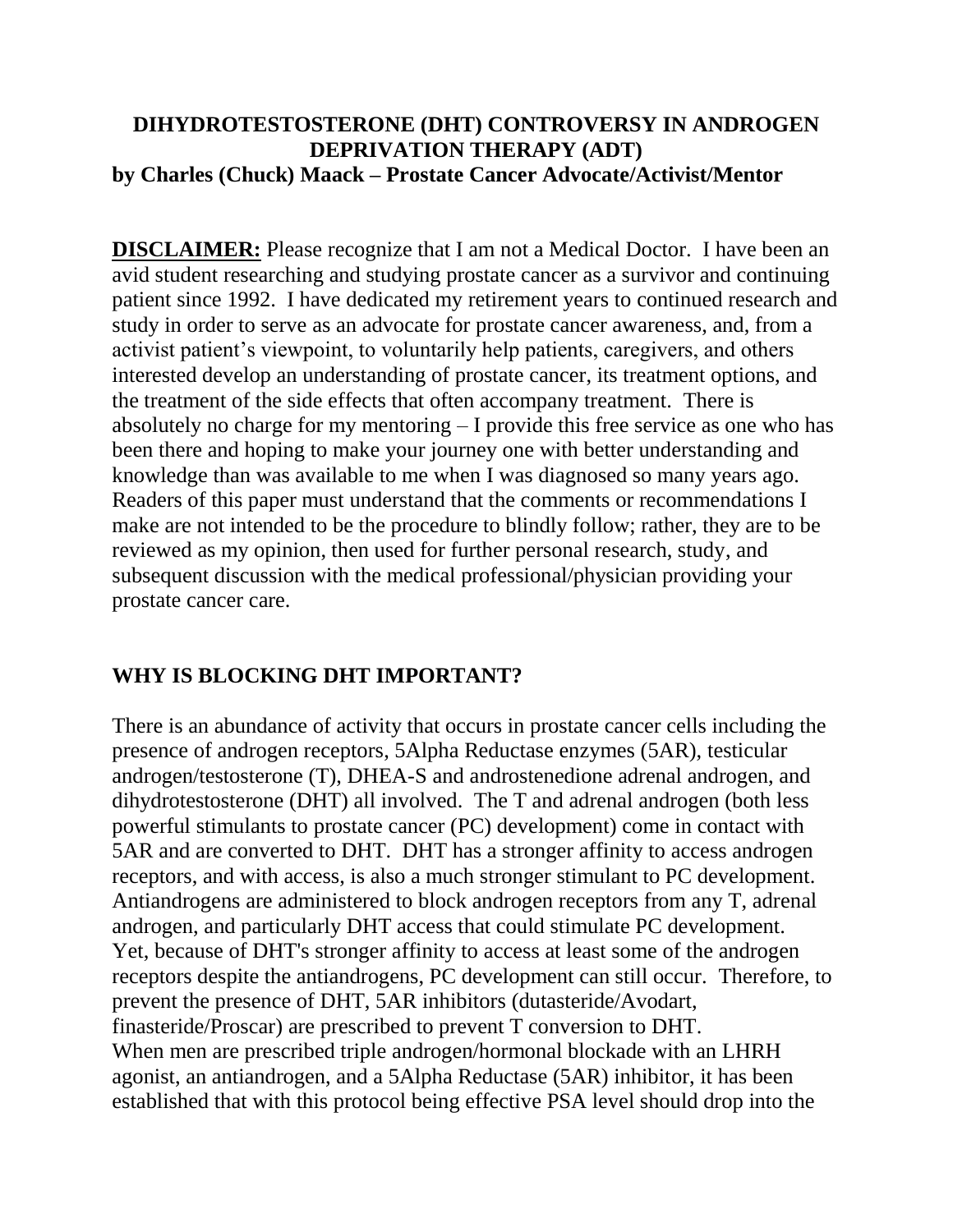ultrasensitive range below 0.05ng/ml and testosterone (T) to  $\leq$  20ng/dl. I have been including that when a 5AR inhibitor dutasteride/Avodart or finasteride/Proscar is prescribed, dihydrotestosterone (DHT) level should be expected to fall to <3.0ng/dl. I make it a habit to maintain files to support such conclusions. However, I have been unable to find such reference and can only recall that I found that level noted somewhere in my research, but have since been unable to establish where. A PC friend questioned if I could provide reference to that level and I was unable to do so. In Medical Oncologist Stephen Strum's excellent article on the Prostate Cancer Research Institute website [www.pcri.org](http://www.pcri.org/) regarding Intermittent Androgen Deprivation (October 2000 Insights), he remarked that <30 is the level in which DHT no longer needs to be checked. I asked Dr. Strum if he could clarify if a threshold of <3.0ng/dl has ever been established. He replied that he cannot recall if such a threshold had been mentioned, but since these 5AR inhibitors reduce the DHT level so significantly, this level does not have to be monitored. Normal DHT levels are between 30ng/dl and 100ng/dl (see Form F-3, page F-11 in "A Primer on Prostate Cancer – The Empowered Patient's Guide"), thus a level, preferably reasonably less than 30ng/dl, would indicate sufficient inhibition. At the end of this paper Medical Oncologist Charles E. "Snuffy" Myers has further comment in this regard. Accordingly, for those who may have filed the information that a preferred DHT threshold while prescribed a 5AR inhibitor should be <3.0ng/dl, please disregard.

## **DIHYDROTESTOSTERONE (DHT) LEVEL NOT DROPPING DESPITE 5ALPHA REDUCTASE (5AR) INHIBITORS.**

Adrenal androgens such as DHEA-S and androstenedione may contribute to the testosterone pool. Check these levels. They should be markedly suppressed. If either are in the normal range then these precursors of testosterone may be the cause. In such cases, in the past HDK (high-dose ketoconazole) or Nizoral along with hydrocortisone (HC) was usually used, however, if your cancer has metastasized you would be eligible for the prescribing of the more recent Zytiga/abiraterone acetate that has pretty much replaced the use of ketoconazole/hydrocortisone. In that it has been determined that when ketoconazole binds to molecules of CYP17 it can come unbound again, Zytiga is now being prescribed since when it binds to a molecule of CYP17, that particular molecule of CYP17 is permanently disabled. See: [http://tinyurl.com/3mjr598\)](http://tinyurl.com/3mjr598).

But read on for a better understanding of DHT.